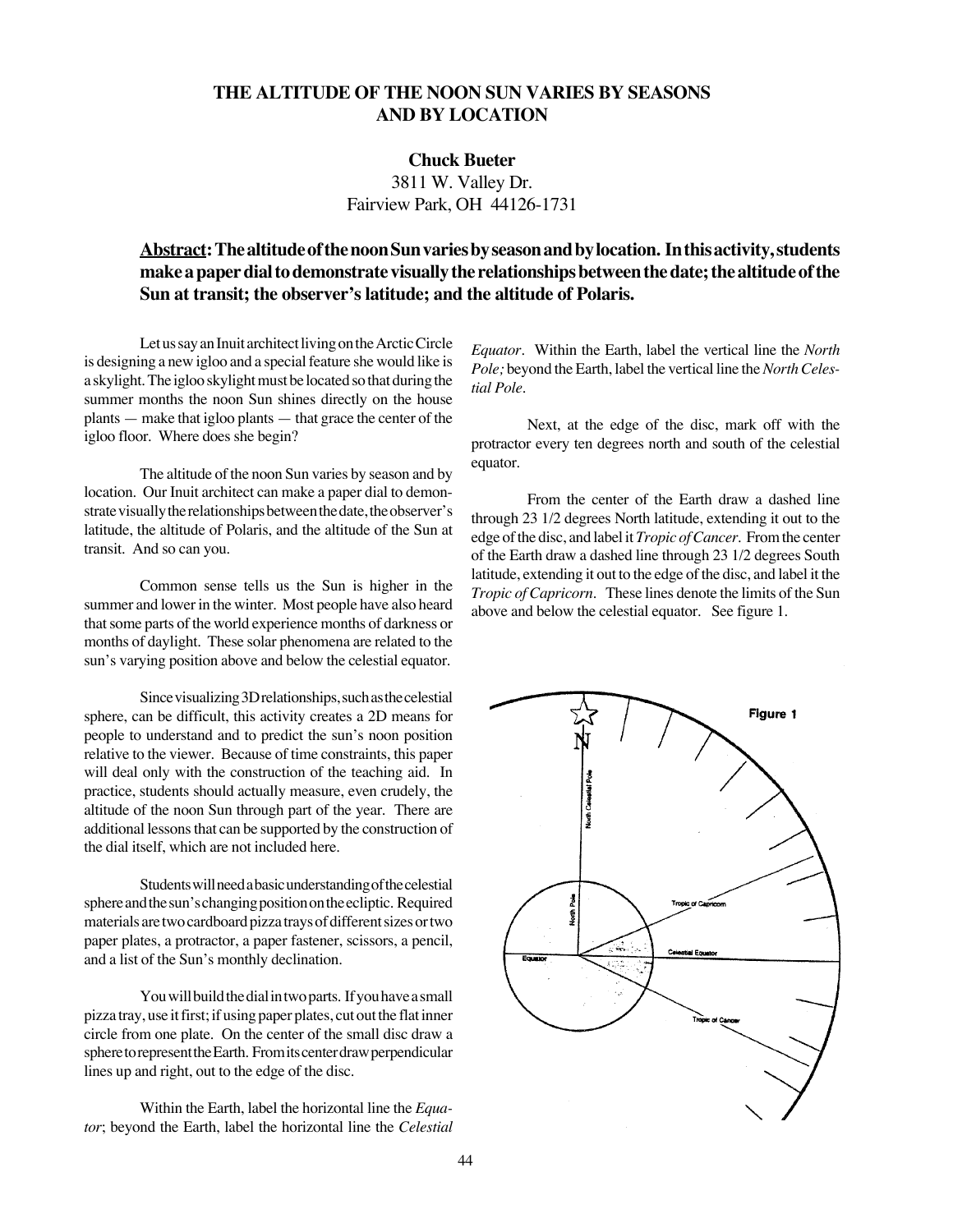Refer to the table listing the sun's declination (that is, its angular position above or below the celestial equator) for the 21st day of each month. See Figure 2. Near the edge of the disc, mark and label the Sun's location for each month. The 21st days are used because they coincide with the solstices and equinoxes. If space permits, you may label them as well.

# **Sun's Declination**

### (approximate)

| January 21  | $-20°$          | July 21      | 20 <sup>o</sup> |
|-------------|-----------------|--------------|-----------------|
| February 21 | $-110$          | August 21    | 120             |
| March 21    | 00 <sup>o</sup> | September 21 | 00°             |
| April 21    | 120             | October 21   | $-110$          |
| May 21      | 20 <sup>o</sup> | November 21  | $-200$          |
| June 21     | 230             | December 21  | $-230$          |

For added reference, draw a star at the end of the north celestial pole and label it *To Polaris*. Also draw a human stick figure on the edge of the Earth near a Great Lakes latitude. Finally, punch a small hole through the center of the Earth. See Figure 3. Set this disc aside and work on the larger pizza tray or on the whole paper plate next.



The second disc will contain a scene of the observer's local horizon. You must disassociate yourself from the "God'seye view" of the smaller disc. Imagine you are zooming in on the human stick figure.

Mark the center of the large disc and punch a small hole in it. Draw a line across the center of the disc to denote a horizon. Over the center point, draw a small house. Next, cut a line part way along the horizon and *above* the house. *Do not* cut the horizon line under the house itself. Also, *do not* cut all the way across the plate. Only cut enough for the smaller disc to slip through the slit in the larger disc.

From the center point, draw lines nearly to the perimeter of the disc every ten degrees. Label the 10-degree increments at the edge of the disc, starting with zero degrees at each horizon up to 90 degrees overhead.

You may draw other figures on the horizon beyond the slit for references. Under the right half of the house, you may also label *To Southern Horizon* with an arrow pointing to the right. This assumes your other disc is laid out identical to Figure 3. As you face the house, you the viewer are facing east, which may also be labeled *Facing East*. See Figure 4.